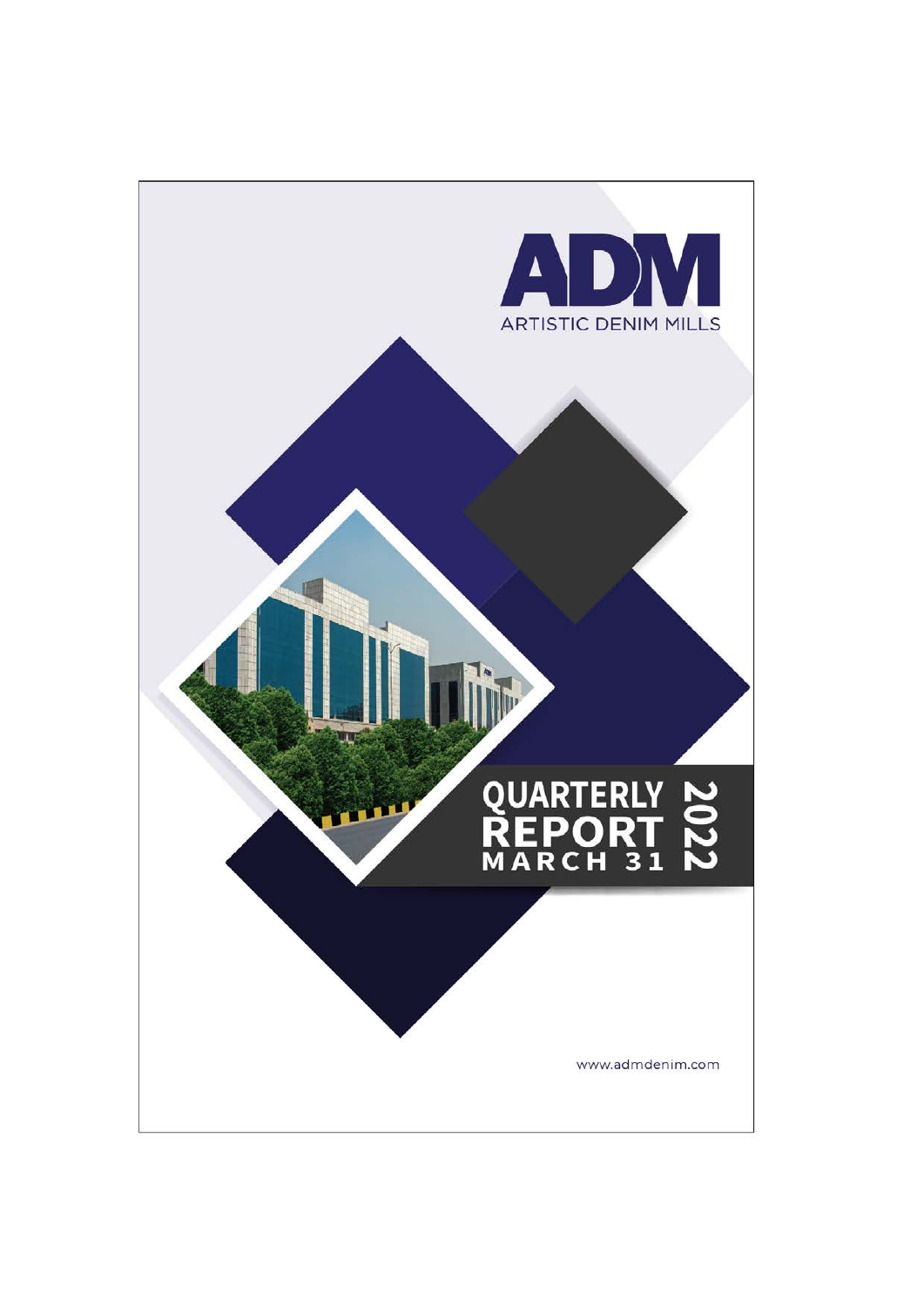$\mathcal{L}(\mathcal{A})$ 

 $\Box$ 

# **CONTENTS**

| CONDENSED INTERIM STATEMENT OF FINANCIAL POSITION  5    |  |
|---------------------------------------------------------|--|
|                                                         |  |
|                                                         |  |
| CONDENSED INTERIM STATEMENT OF CHANGES IN EQUITY  8     |  |
|                                                         |  |
| NOTES TO THE CONDENSED INTERIM FINANCIAL STATEMENTS  10 |  |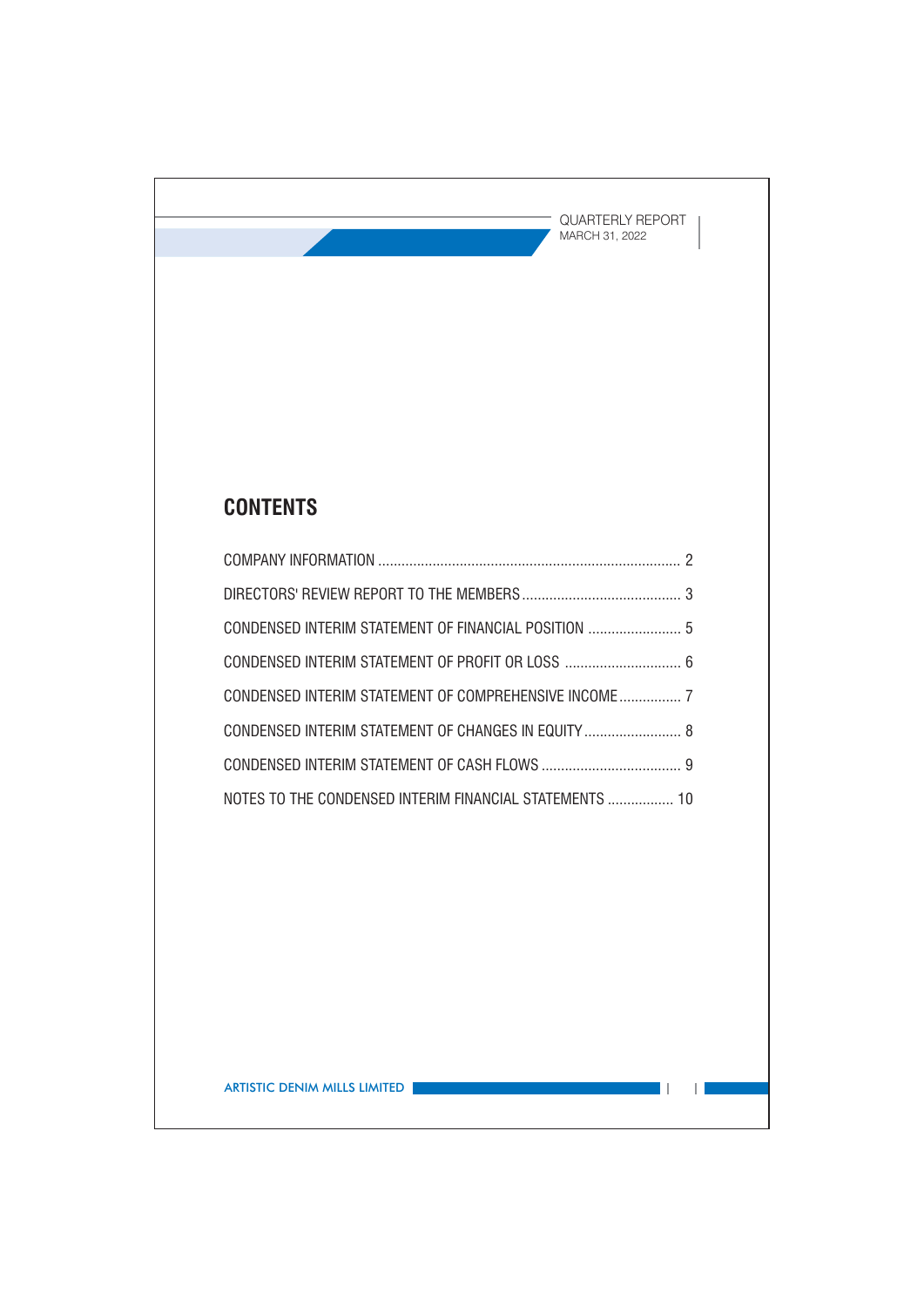# **COMPANY INFORMATION**

**Board of Directors Chief Executive** Chairman **Directors** 

**Audit Committee** Chairman **Members** 

**Human Resource and Remuneration Committee** Chairman **Members** 

**Chief Financial Officer** 

**Company Secretary** 

**Chief Internal Auditor** 

**Auditors** 

**Legal Advisor** 

**Share Registrar** 

**Rankers** 

**Registered Office** and Factory

Mr. Muhammad Faisal Ahmed Mr. Muhammad Iqbal Ahmed Mr. Muhammad Yousuf Ahmed Mr. Muhammad Ali Ahmed Ms. Zahra Faisal Ahmed Mr. Yazdani Zia Mr. Muneer Ahmed

Mr. Yazdani Zia Mr. Muhammad Iqbal Ahmed Mr. Muhammad Ali Ahmed

Mr. Yazdani Zia Mr. Muhammad Faisal Ahmed Ms. Zahra Faisal Ahmed

Mr. Sagheer Ahmed

Mr. Muhammad Ozair Qureshi

Mr. Salman Arif

M/s. Reanda Haroon Zakaria & Company Chartered Accountants

Monawwer Ghani Advocate

M/s F.D. Registrar Services (SMC Pvt.) Limited 17th Floor, Saima Trade Tower-A, I.I. Chundrigar Road, Karachi. Tel: (+92-21) 35478192-3 / 32271905-6

**Allied Bank Limited Bank AI Habib Limited Favsal Bank Limited** Habib Metropolitan Bank Limited Habib Bank Limited Meezan Bank Limited National Bank of Pakistan Standard Chartered Bank (Pakistan) Limited **United Bank Limited** Woori Bank

Plot No. 5-9, 23-26, Sector 16, Korangi Industrial Area, Karachi. UAN: 111 236 236, Fax No. 3505 4652 www.admdenim.com

 $1021$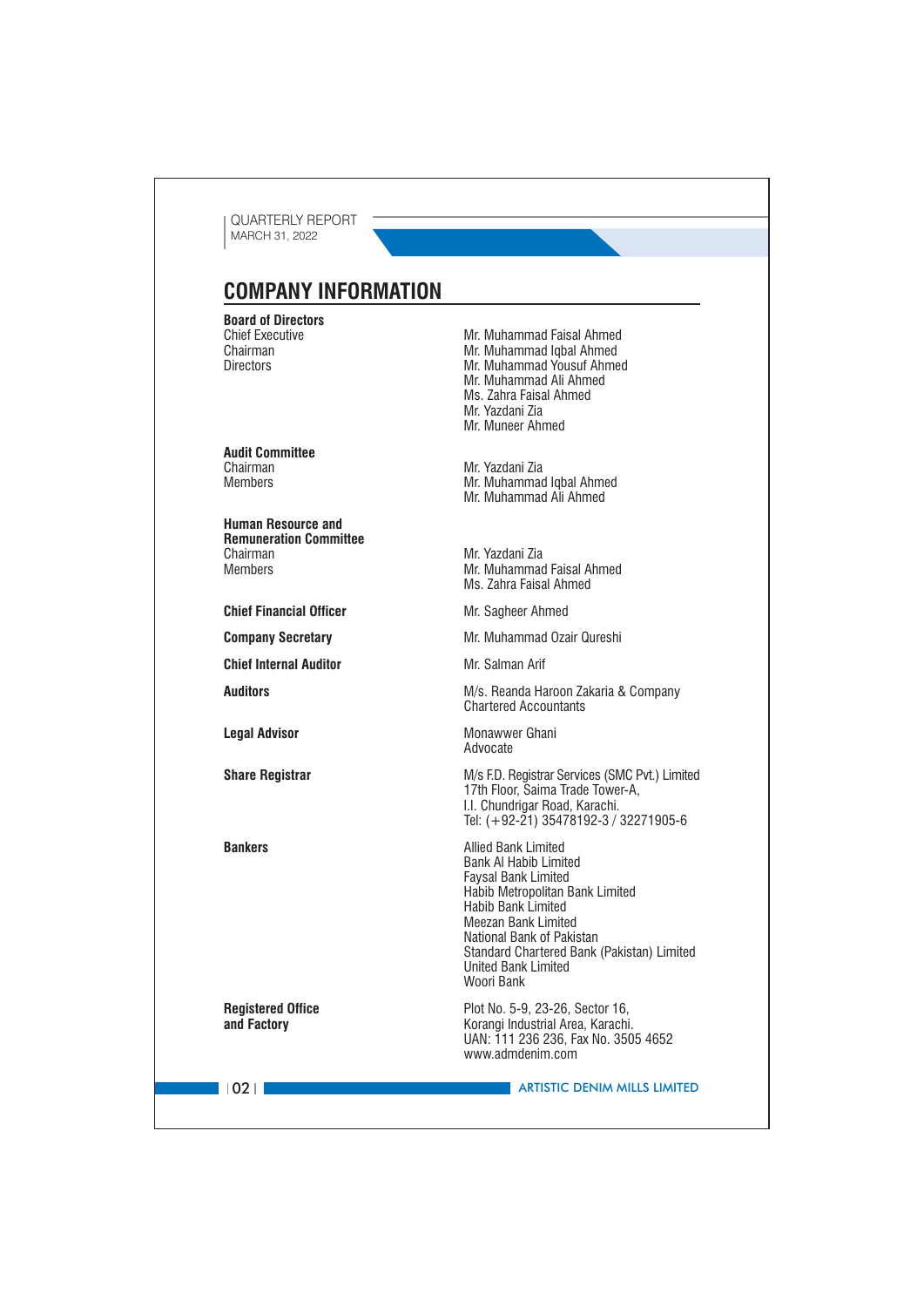# **DIRECTORS' REVIEW**

The Directors of Artistic Denim Mills Limited ("the Company") are pleased to present to the shareholders the Directors' Review Report along with the un-audited condensed interim financial statements of the Company for the nine months period ended March 31, 2022.

## **PERIOD UNDER REVIEW**

The performance of the Company for the nine months period ended March 31, 2022 is summarized as under as compared with the same period last year:

|                     | March 31, 2022 | <b>March 31, 2021</b> |
|---------------------|----------------|-----------------------|
|                     | Rs. in ('000') | Rs. in ('000')        |
| Net Sales           | 11.864.195     | 6,767,052             |
| Gross profit        | 986.524        | 858.842               |
| Finance costs       | 306.750        | 159.188               |
| Net Profit          | 357,238        | 252,278               |
| EPS (Rs. per share) | 4.25           | 3.00                  |
|                     |                |                       |

Your Company continued to achieve good sales performance in the current period. The net sales grew to Rs. 11,864 million, up by 75.32% which is historically the highest ever sales despite a challenging economic and political environment in the country. This was on account of primarily quantity & rate variances and product mix. Gross profit for the period increased from Rs. 859 million to Rs. 987 million in absolute terms but decreased as a percentage of net sales from 12.69% to 8.32%, primarily due to considerably increase in cotton prices and increase in prices of imported raw materials, dyes & chemicals, increase in minimum wage, increase in gas tariff and sharp increase in ocean freight; hence, cost of production has increased. Further, due to shortage of gas in winter season, the Company used diesel to produce expensive energy to fulfill orders on time which resulted in increase in energy cost by Rs. 325 million which eroded the profits of the Company hugely. Finance costs recorded an increase of Rs. 148 million due to steep increase in interest rate and increase in working capital requirements primarily due to increase in cotton prices and availing SBP's LTFF/TERF Scheme for value addition and technological advancements. Due to the reasons mentioned above, net profit for the period was Rs. 357 million, increasing by 41.60% compared to the same period of the last year, leading to earnings per share of Rs. 4.25 (March 31, 2021: Rs. 3.00).

## **BUSINESS FUTURE OUTLOOK AND CHALLENGES**

Despite the challenging overall economic and political environment of the country, the management foresees positive growth trend in the remaining period of current financial year 2021-22. Your company remains cognizant of the upcoming challenges and would continue to make all efforts to improve productivity.

In absolute terms, the export of textile reached \$14.26 billion in July-March 2022 from \$11.36 billion in the corresponding period last year, witnessed an upsurge of 26%. The increase in export is mainly due to the depreciation of the rupee along with several support measures.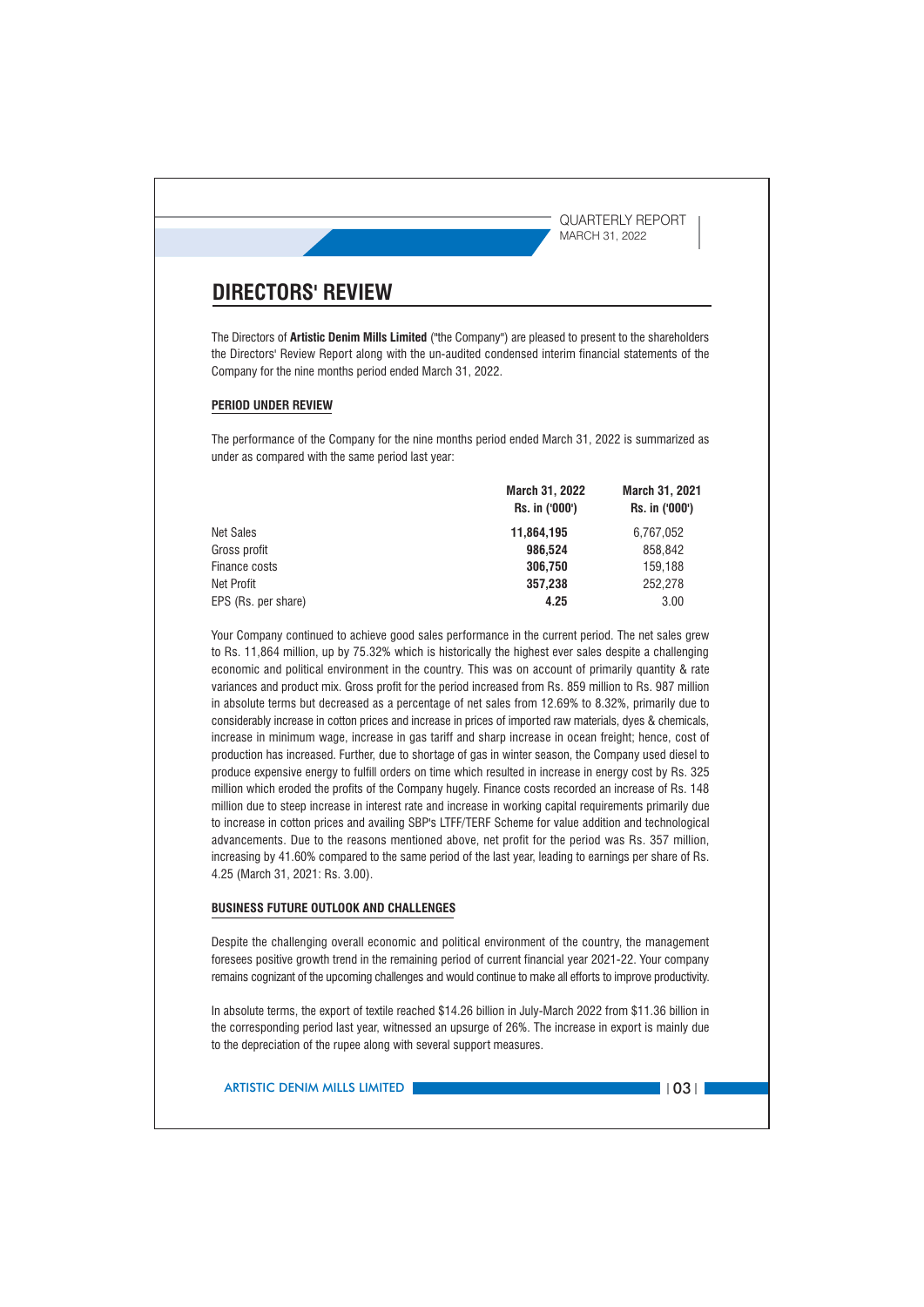In order to continue this export growth pattern on sustainable basis, there is need to make effort to reduce the cost of doing business and increase competitiveness by rationalization of tariffs on raw materials and inputs, regionally competitive energy rates for export-oriented sectors and market determined exchange rate. Due to the intense competition among regional countries, even a minor cost difference in relative terms has an exponential impact on competitiveness in the international market. Our regional competitors are offering stable and consistent supply of electricity and gas/RLNG at much lower rates than Pakistan.

To support the textile sector's development going forward, the government must ensure uninterrupted and regionally competitive gas and electricity supply to the entire value chain to enable the sector to keep on marching towards success and to further extend drawback incentive scheme for the period of five years with certain modifications / improvements for export sectors to address their liquidity issues and ensure predictability.

Despite the challenges being faced on economic and political front, the management of your company remains focused on exploring new markets and build on competencies and review strategies to ensure that they remains relevant in line with changing dynamics in the global marketplace. The Company has been investing in Balancing, Modernization and Replacement (BMR) which is an ongoing process by utilizing SBP's LTFF Scheme to remain competitive in market.

## **ACKNOWLEDGEMENTS**

The Board of Directors of the Company would like to thank the financial institutions, shareholders, customers and suppliers who have been associated with the Company for their continuing support and cooperation. The Board of Directors would also like to acknowledge the hard work, dedication and commitment put in by all the employees of the Company.

On behalf of the BOARD of DIRECTORS

**MUHAMMAD FAISAL AHMED** CHIEF EXECUTIVE

Karachi: April 27, 2022

**YAZDANI ZIA DIRECTOR** 

 $|104|$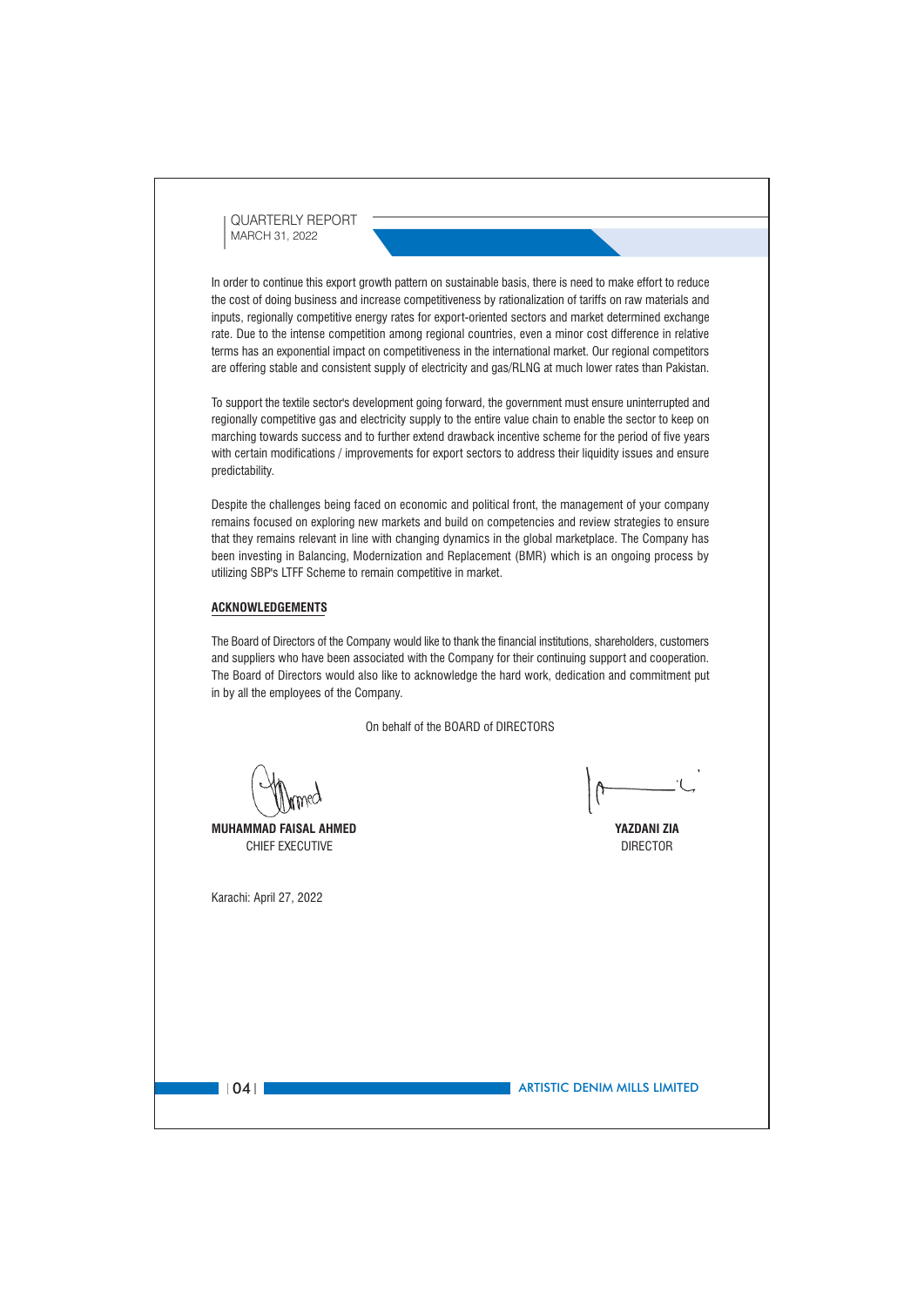|                                                                                                                                                                                                                                                                   |      | CONDENSED INTERIM STATEMENT OF FINANCIAL POSITION                                                                                                    |                                                                                                                                                    |
|-------------------------------------------------------------------------------------------------------------------------------------------------------------------------------------------------------------------------------------------------------------------|------|------------------------------------------------------------------------------------------------------------------------------------------------------|----------------------------------------------------------------------------------------------------------------------------------------------------|
| AS AT MARCH 31, 2022 (UN-AUDITED)                                                                                                                                                                                                                                 |      | March 31,<br>2022                                                                                                                                    | <b>June 30.</b><br>2021                                                                                                                            |
| <b>ASSETS</b>                                                                                                                                                                                                                                                     | Note | (Un-audited)                                                                                                                                         | ------(Rupees in '000)----------<br>(Audited)                                                                                                      |
| NON-CURRENT ASSETS<br>Property, plant and equipment<br>Intangible assets<br>Long-term loans<br>Long-term deposits                                                                                                                                                 | 5    | 9,426,462<br>275<br>30,614<br>1,732                                                                                                                  | 7,745,879<br>1,513<br>28,350<br>1,732                                                                                                              |
| <b>CURRENT ASSETS</b><br>Stores and spares<br>Stock-in-trade<br>Trade debts<br>Loans and advances<br>Trade deposits and short-term prepayments<br>Other receivables<br>Short-term investments<br>Sales tax refundable<br>Taxation - net<br>Cash and bank balances |      | 9,459,083<br>330,779<br>6,527,878<br>3,904,647<br>132,357<br>14,417<br>89,600<br>81,269<br>227,794<br>298,948<br>404.634<br>12,012,323<br>21,471,406 | 7,777,474<br>306,079<br>5,100,011<br>3,299,540<br>64,121<br>17,455<br>95,305<br>96,033<br>118,296<br>301,464<br>370,701<br>9,769,005<br>17,546,479 |
| <b>EQUITY AND LIABILITIES</b>                                                                                                                                                                                                                                     |      |                                                                                                                                                      |                                                                                                                                                    |
| <b><i>SHARE CAPITAL AND RESERVES</i></b><br><b>Authorised capital</b><br>100,000,000 (2021: 100,000,000)<br>ordinary shares of Rs. 10/- each                                                                                                                      |      | 1,000,000                                                                                                                                            | 1,000,000                                                                                                                                          |
| <b>Share capital</b><br><b>Reserves</b>                                                                                                                                                                                                                           | 6    | 840,000<br>6,076,756<br>6,916,756                                                                                                                    | 840,000<br>5,887,518                                                                                                                               |
| <b>NON-CURRENT LIABILITIES</b><br>Long-term financing<br>Deferred liability                                                                                                                                                                                       |      | 3,697,354<br>176,134<br>3,873,488                                                                                                                    | 6,727,518<br>2.722.173<br>139,082<br>2,861,255                                                                                                     |
| <b>CURRENT LIABILITIES</b><br>Trade and other payables<br>Unclaimed dividend<br>Accrued mark-up<br>Short-term borrowings<br>Current maturity of long-term financing                                                                                               |      | 2.809.070<br>3,135<br>61,126<br>7,546,650<br>261.181                                                                                                 | 2,178,835<br>2,930<br>55,087<br>5,500,605<br>220.249                                                                                               |
| <b>CONTINGENCIES AND COMMITMENTS</b>                                                                                                                                                                                                                              | 7    | 10,681,162<br>21,471,406                                                                                                                             | 7,957,706<br>17,546,479                                                                                                                            |
| The annexed notes 1 to 11 form an integral part of these condensed interim financial statements.                                                                                                                                                                  |      |                                                                                                                                                      |                                                                                                                                                    |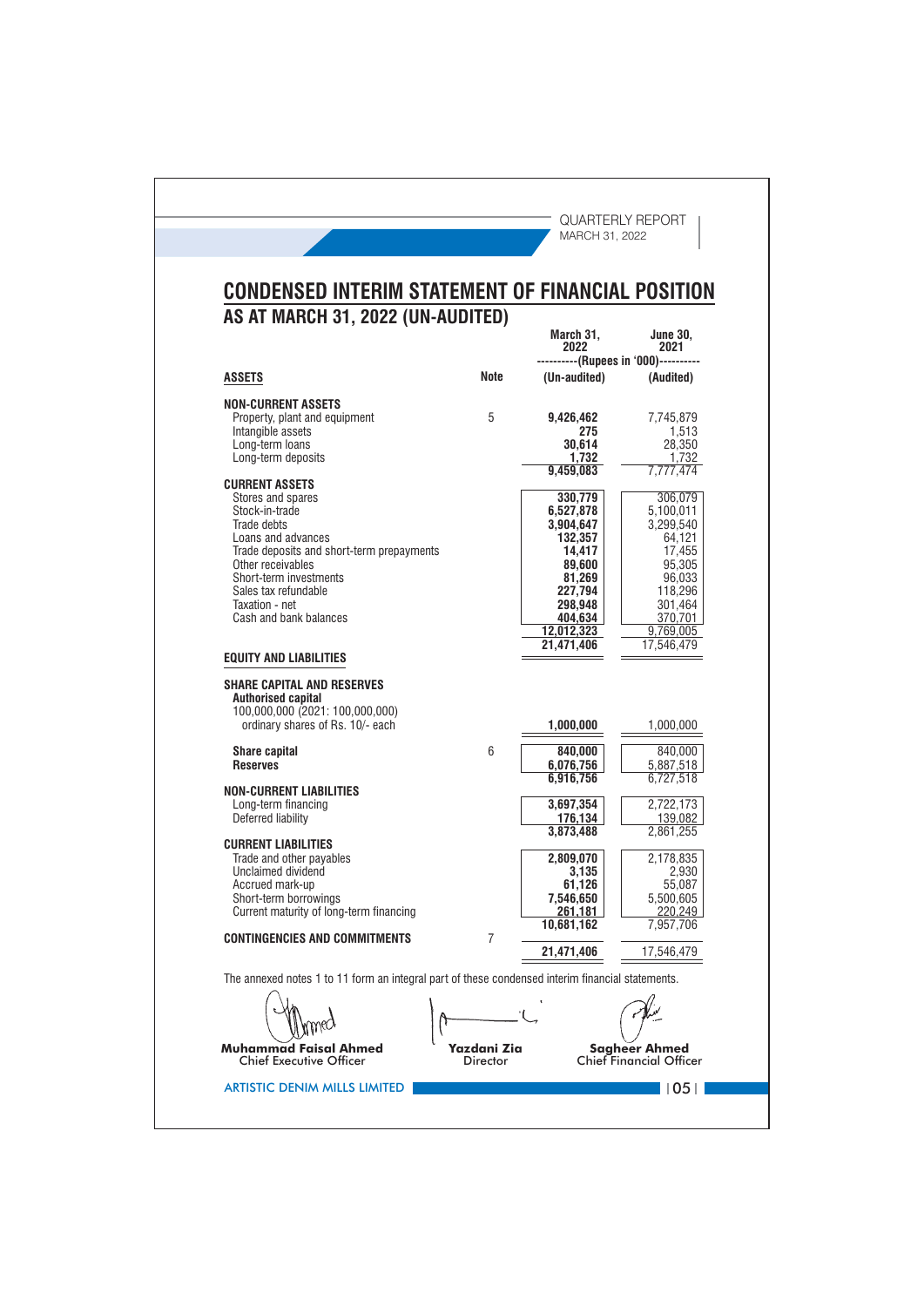# **CONDENSED INTERIM STATEMENT OF PROFIT OR LOSS** FOR THE NINE MONTHS PERIOD ENDED MARCH 31, 2022 (UN-AUDITED)

|                                                                                                     | Nine-months ended                                              |                                                               | <b>Quarter ended</b>                                        |                                                        |
|-----------------------------------------------------------------------------------------------------|----------------------------------------------------------------|---------------------------------------------------------------|-------------------------------------------------------------|--------------------------------------------------------|
|                                                                                                     | March 31,<br>2022                                              | March 31,<br>2021                                             | March 31,<br>2022                                           | March 31,<br>2021                                      |
|                                                                                                     |                                                                | -------------------(Rupees in '000)------------------         |                                                             |                                                        |
| <b>TURNOVER - NET</b>                                                                               | 11,864,195                                                     | 6.767.052                                                     | 4.004.614                                                   | 2,317,249                                              |
| Cost of sales                                                                                       | (10, 877, 671)                                                 | (5,908,210)                                                   | (3,673,724)                                                 | (2, 124, 214)                                          |
| <b>GROSS PROFIT</b>                                                                                 | 986,524                                                        | 858,842                                                       | 330,890                                                     | 193,035                                                |
| Distribution costs<br>Administrative expenses<br>Other operating expenses<br>Other operating income | (257, 957)<br>(131, 548)<br>(51, 540)<br>239,690<br>(201, 355) | (187, 359)<br>(119,996)<br>(151, 201)<br>87,935<br>(370, 621) | (85, 163)<br>(51, 930)<br>(17, 814)<br>107,391<br>(47, 516) | (63, 579)<br>(39, 416)<br>1,898<br>20,572<br>(80, 525) |
| <b>OPERATING PROFIT</b>                                                                             | 785,169                                                        | 488,221                                                       | 283,374                                                     | 112,510                                                |
| Finance costs                                                                                       | (306, 750)                                                     | (159, 188)                                                    | (127, 366)                                                  | (55, 342)                                              |
| <b>PROFIT BEFORE TAXATION</b>                                                                       | 478,419                                                        | 329,033                                                       | 156,008                                                     | 57,168                                                 |
| <b>Taxation</b>                                                                                     | (121, 181)                                                     | (76, 755)                                                     | (40, 949)                                                   | (24, 792)                                              |
| NET PROFIT FOR THE PERIOD                                                                           | 357,238                                                        | 252,278                                                       | 115,059                                                     | 32,376                                                 |
| <b>EARNINGS PER SHARE</b><br>- Basic and diluted (Rs. per share)                                    | 4.25                                                           | 3.00                                                          | 1.37                                                        | 0.39                                                   |

The annexed notes 1 to 11 form an integral part of these condensed interim financial statements.

**Muhammad Faisal Ahmed** Chief Executive Officer

**Yazdani Zia** Director

**Sagheer Ahmed** 

Chief Financial Officer

 $106$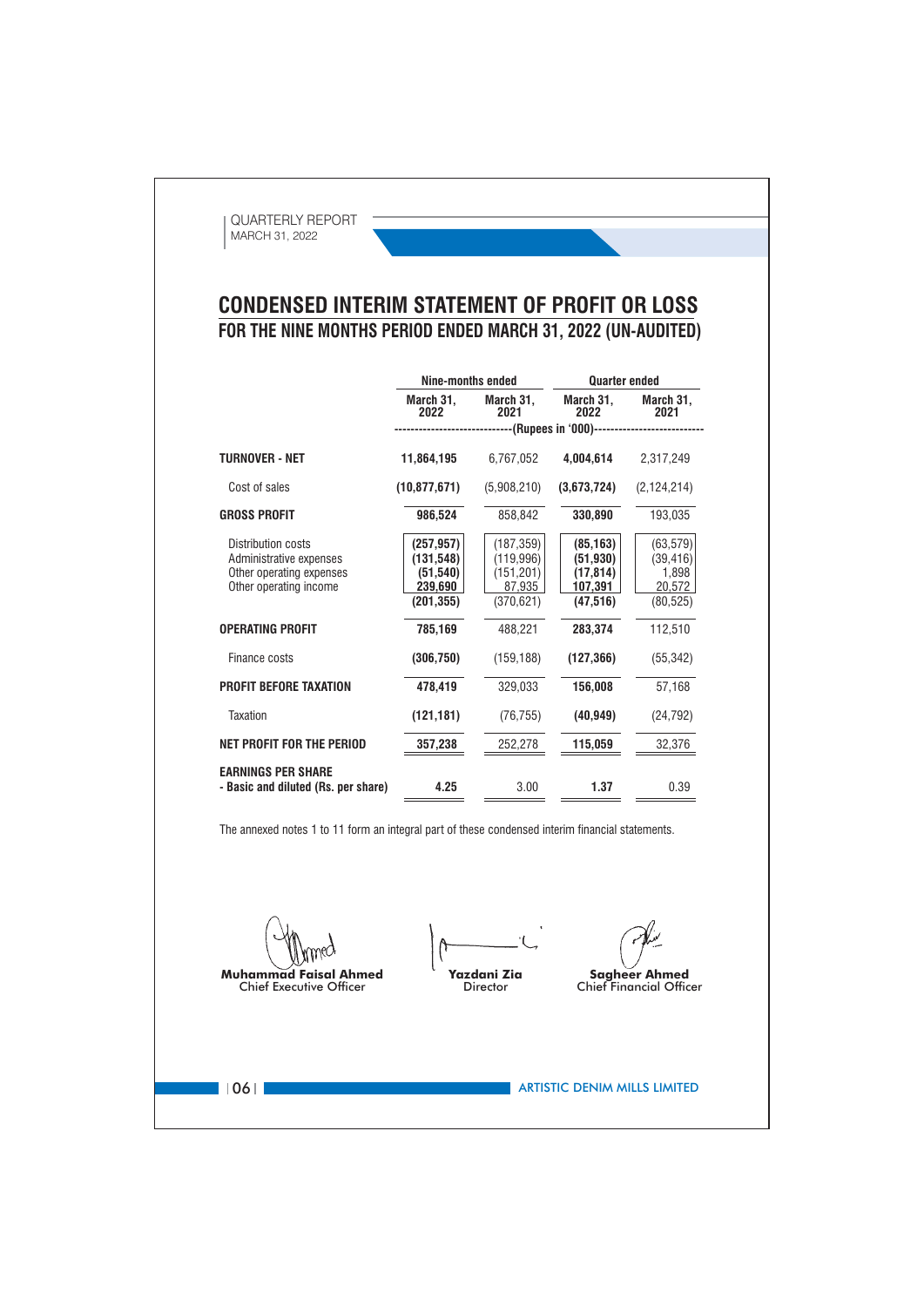QUARTERLY REPORT MARCH 31, 2022 **CONDENSED INTERIM STATEMENT OF COMPREHENSIVE INCOME** FOR THE NINE MONTHS PERIOD ENDED MARCH 31, 2022 (UN-AUDITED) Nine-months ended **Quarter ended** March 31, March 31, March 31, March 31, 2022 2021 2022 2021 ------(Rupees in '000)------------------Net profit for the period 252,278 357,238 115,059 32,376 Other comprehensive income  $\overline{a}$  $\ddot{\phantom{a}}$ l,  $\overline{a}$ **Total comprehensive income** 252,278 32,376 for the period 357,238 115,059 The annexed notes 1 to 11 form an integral part of these condensed interim financial statements. **Muhammad Faisal Ahmed** Yazdani Zia **Sagheer Ahmed** Chief Executive Officer Director Chief Financial Officer **ARTISTIC DENIM MILLS LIMITED**  $\blacksquare$  107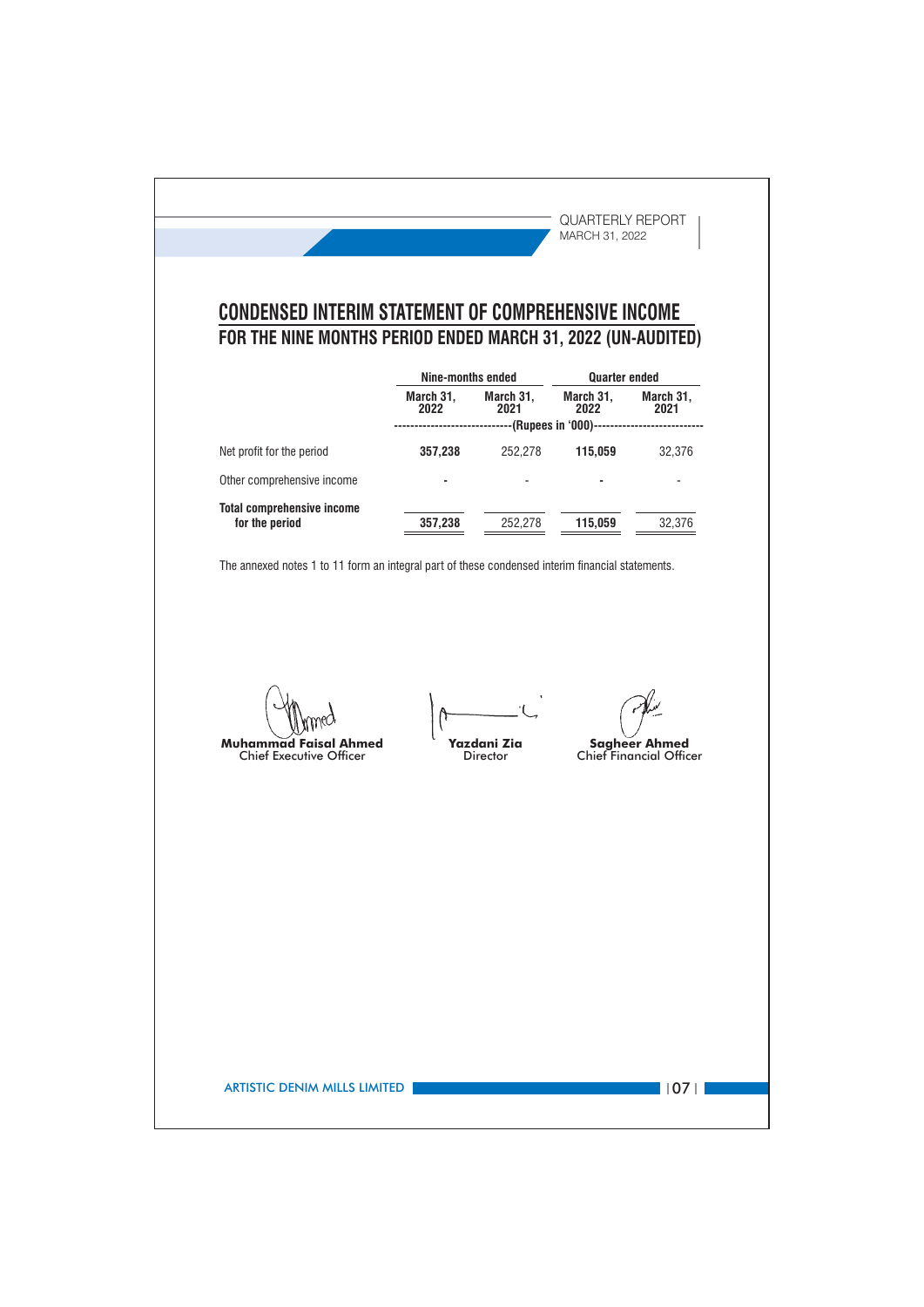# **CONDENSED INTERIM STATEMENT OF CHANGES IN EQUITY**<br>FOR THE NINE MONTHS PERIOD ENDED MARCH 31, 2022 (UN-AUDITED)

|                                                                                                  | <b>Share Capital</b>                 |                                 | <b>Revenue Reserves</b>                             |                                                        |                        |
|--------------------------------------------------------------------------------------------------|--------------------------------------|---------------------------------|-----------------------------------------------------|--------------------------------------------------------|------------------------|
|                                                                                                  | Issued,<br>subscribed and<br>paid-up | <b>Unappropriated</b><br>profit | <b>Actuarial loss on</b><br>defined<br>benefit plan | Total                                                  | Total<br><b>Equity</b> |
|                                                                                                  |                                      |                                 | ----- (Rupees in '000) -----------                  |                                                        |                        |
| Balance as at July 01, 2020                                                                      | 840,000                              | 5,811,480                       | (39, 860)                                           | 5,771,620                                              | 6,611,620              |
| Cash dividend paid $@$ Rs. 3 per ordinary                                                        |                                      |                                 |                                                     |                                                        |                        |
| share of Rs. 10 each for the year ended<br>June 30, 2020                                         |                                      | (252,000)                       |                                                     | (252,000)                                              | (252,000)              |
| Net profit for the period ended March 31, 2021                                                   |                                      | 252,278                         |                                                     | 252,278                                                | 252,278                |
|                                                                                                  |                                      |                                 |                                                     |                                                        |                        |
| Other comprehensive income                                                                       |                                      |                                 |                                                     |                                                        |                        |
| Total comprehensive income for the period                                                        |                                      | 252,278                         |                                                     | 252,278                                                | 252,278                |
| Balance as at March 31, 2021                                                                     | 840,000                              | 5,811,758                       | (39, 860)                                           | 5,771,898                                              | 6,611,898              |
| Balance as at July 01, 2021                                                                      | 840,000                              | 5,913,382                       | (25, 864)                                           | 5,887,518                                              | 6,727,518              |
| Cash dividend paid @ Rs. 2 per ordinary                                                          |                                      |                                 |                                                     |                                                        |                        |
| share of Rs. 10 each for the year ended<br>June 30, 2021                                         |                                      | (168,000)                       |                                                     | (168,000)                                              | (168,000)              |
| Net profit for the period ended                                                                  |                                      |                                 |                                                     |                                                        |                        |
| March 31, 2022                                                                                   |                                      | 357,238                         |                                                     | 357,238                                                | 357,238                |
| Other comprehensive income                                                                       |                                      |                                 |                                                     |                                                        |                        |
| Total comprehensive income for the period                                                        |                                      | 357,238                         |                                                     | 357,238                                                | 357,238                |
| Balance as at March 31, 2022                                                                     | 840,000                              | 6,102,620                       | (25, 864)                                           | 6,076,756                                              | 6,916,756              |
| The annexed notes 1 to 11 form an integral part of these condensed interim financial statements. |                                      |                                 |                                                     |                                                        |                        |
|                                                                                                  |                                      |                                 |                                                     |                                                        |                        |
|                                                                                                  |                                      |                                 |                                                     |                                                        |                        |
| <b>Muhammad Faisal Ahmed</b><br><b>Chief Executive Officer</b>                                   |                                      | Yazdani Zia<br>Director         |                                                     | <b>Sagheer Ahmed</b><br><b>Chief Financial Officer</b> |                        |
|                                                                                                  |                                      |                                 |                                                     |                                                        |                        |
|                                                                                                  |                                      |                                 |                                                     |                                                        |                        |
| 08                                                                                               |                                      |                                 | <b>ARTISTIC DENIM MILLS LIMITED</b>                 |                                                        |                        |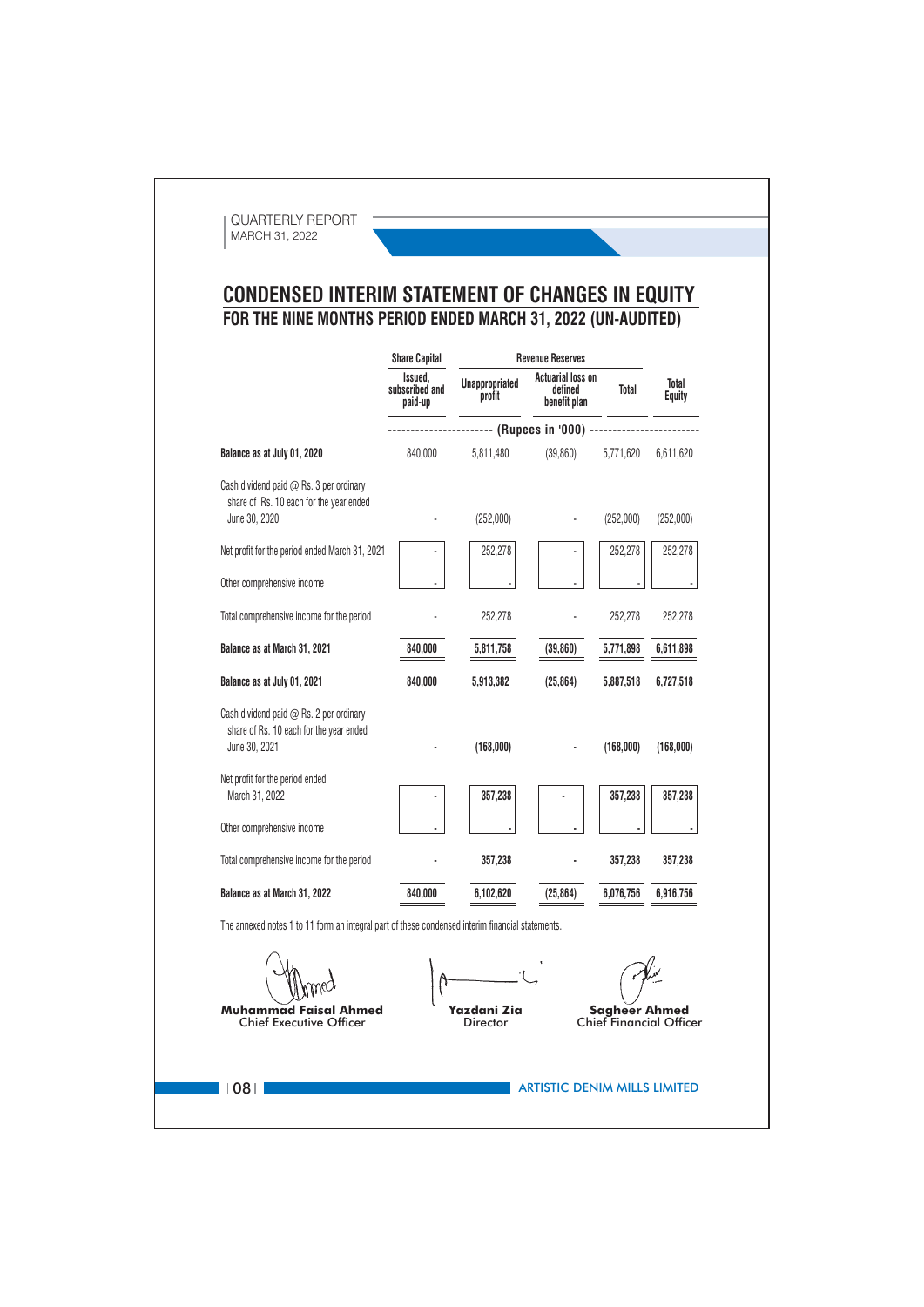| <b>CONDENSED INTERIM STATEMENT OF CASH FLOWS</b>                                                       |                                      |                         |
|--------------------------------------------------------------------------------------------------------|--------------------------------------|-------------------------|
| FOR THE NINE MONTHS PERIOD ENDED MARCH 31, 2022 (UN-AUDITED)                                           |                                      |                         |
|                                                                                                        | March 31,<br>2022                    | March 31,<br>2021       |
| <b>CASH FLOWS FROM OPERATING ACTIVITIES</b>                                                            | ----------(Rupees in '000)---------- |                         |
| Profit before taxation<br>Adjustments for non cash charges and other items:                            | 478,419                              | 329,033                 |
| Depreciation<br>Unrealised / realised loss on short-term investment                                    | 383,471<br>14,775                    | 373,677<br>1,227        |
| Provision for gratuity                                                                                 | 41,498                               | 34,810                  |
| Finance costs<br>Dividend income                                                                       | 306,750<br>(4, 147)                  | 159,188<br>(39, 256)    |
| Gain on disposal of operating fixed assets                                                             | (557)<br>741.790                     | (3,314)<br>526,332      |
| Profit before working capital changes                                                                  | 1,220,209                            | 855,365                 |
| <b>Working capital changes</b><br>(Increase) in current assets                                         |                                      |                         |
| Stores and spares<br>Stock-in-trade                                                                    | (24, 700)<br>(1, 427, 867)           | (2, 544)<br>(1,576,630) |
| Trade debts<br>Loans and advances                                                                      | (605, 107)<br>(68, 236)              | (176, 125)<br>(15,182)  |
| Trade deposits and short-term prepayments<br>Other receivables and sales tax refundable                | 3,038                                | (53, 507)               |
|                                                                                                        | (103,793)<br>(2, 226, 665)           | 18,207<br>(1,805,781)   |
| Increase in trade and other payables                                                                   | 630,235                              | 592,406                 |
| <b>Cash used in operations</b><br>Income tax paid                                                      | (376,221)<br>(118, 665)              | (358, 010)<br>(8, 406)  |
| Gratuity paid<br>Finance costs paid                                                                    | (4, 445)<br>(300, 711)               | (3,629)<br>(168, 203)   |
|                                                                                                        | (423,821)                            | (180,238)               |
| Net cash used in operating activities<br><b>CASH FLOWS FROM INVESTING ACTIVITIES</b>                   | (800, 042)                           | (538, 248)              |
| Capital expenditure                                                                                    | (2,063,776)                          | (1, 411, 958)           |
| Short-term investments - net<br>Long-term loans                                                        | (11)<br>(2, 264)                     | 1,074,431<br>(14.828)   |
| Dividend received<br>Proceeds from disposal of operating fixed assets                                  | 4,147<br>1,516                       | 39.256<br>8,703         |
| Net cash used in investing activities                                                                  | (2,060,388)                          | (304, 396)              |
| <b>CASH FLOWS FROM FINANCING ACTIVITIES</b><br>Long-term financing repaid                              | (160,589)                            |                         |
| Long-term financing acquired<br>Dividends paid                                                         | 1,176,702<br>(167, 795)              | 563,251<br>(251, 772)   |
| Short term borrowings - net                                                                            | 2,046,045                            | 26,238                  |
| Net cash generated from financing activities<br>NET INCREASE / (DECREASE) IN CASH AND CASH EQUIVALENTS | 2,894,363<br>33,933                  | 337,717<br>(504, 927)   |
| CASH AND CASH EQUIVALENTS AT THE BEGINNING                                                             |                                      |                         |
| OF THE PERIOD                                                                                          | 370,701                              | 884,428                 |
| CASH AND CASH EQUIVALENTS AT THE END OF THE PERIOD                                                     | 404,634                              | 379,501                 |
| The annexed notes 1 to 11 form an integral part of these condensed interim financial statements.       |                                      |                         |
|                                                                                                        |                                      |                         |
|                                                                                                        |                                      |                         |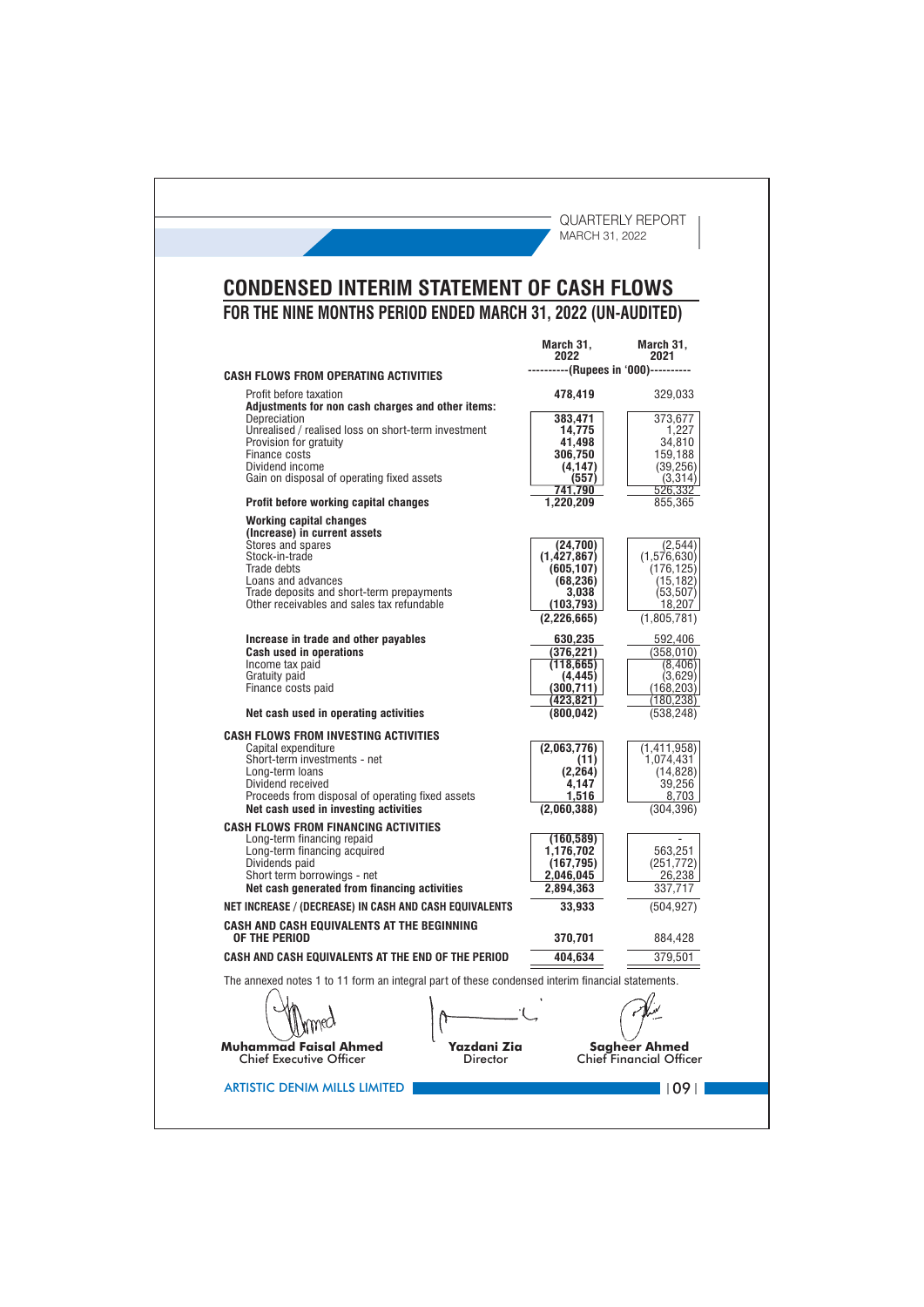# NOTES TO THE CONDENSED INTERIM FINANCIAL STATEMENTS FOR THE NINE MONTHS PERIOD ENDED MARCH 31, 2022 (UN-AUDITED)

#### **STATUS AND NATURE OF BUSINESS**  $\blacksquare$

Artistic Denim Mills Limited (the Company) was incorporated in Pakistan on May 18. 1992 under the repealed Companies Ordinance, 1984 (now the Companies Act. 2017) and is currently listed on Pakistan Stock Exchange Limited. The principal activity of the Company is to manufacture and sell yarn, rope dyed denim fabric, garments and value added textile products.

The registered office and factory premises of the Company is situated at Plot No. 5-9, 23-26, Sector 16, Korangi Industrial Area, Karachi.

#### $\overline{\mathbf{z}}$ **BASIS OF PREPARATION**

- 2.1 These condensed interim financial statements have been prepared in accordance with the accounting and reporting standards as applicable in Pakistan for interim financial reporting. The accounting and reporting standards as applicable in Pakistan for interim financial reporting comprise of:
	- International Accounting Standard (IAS) 34, Interim Financial Reporting, issued by the International Accounting Standards Board (IASB) as notified under the Companies Act, 2017; and
	- Provisions of and directives issued under the Companies Act. 2017.

Where the provisions of and directives issued under the Companies Act, 2017 differ with the requirements of IAS 34, the provisions of and directives issued under the Companies Act, 2017 have been followed.

- 2.2 These condensed interim financial statements do not include all the information and disclosures required in annual financial statements and should be read in conjunction with the Company's annual financial statements for the year ended June 30, 2021. These condensed interim financial statements are un-audited and are being submitted to the shareholders as required by the listing regulation of Pakistan Stock Exchange Limited and Section 237 of the Companies Act, 2017.
- 2.3 These condensed interim financial statements are presented in Pakistan Rupees which is the Company's functional and presentation currency.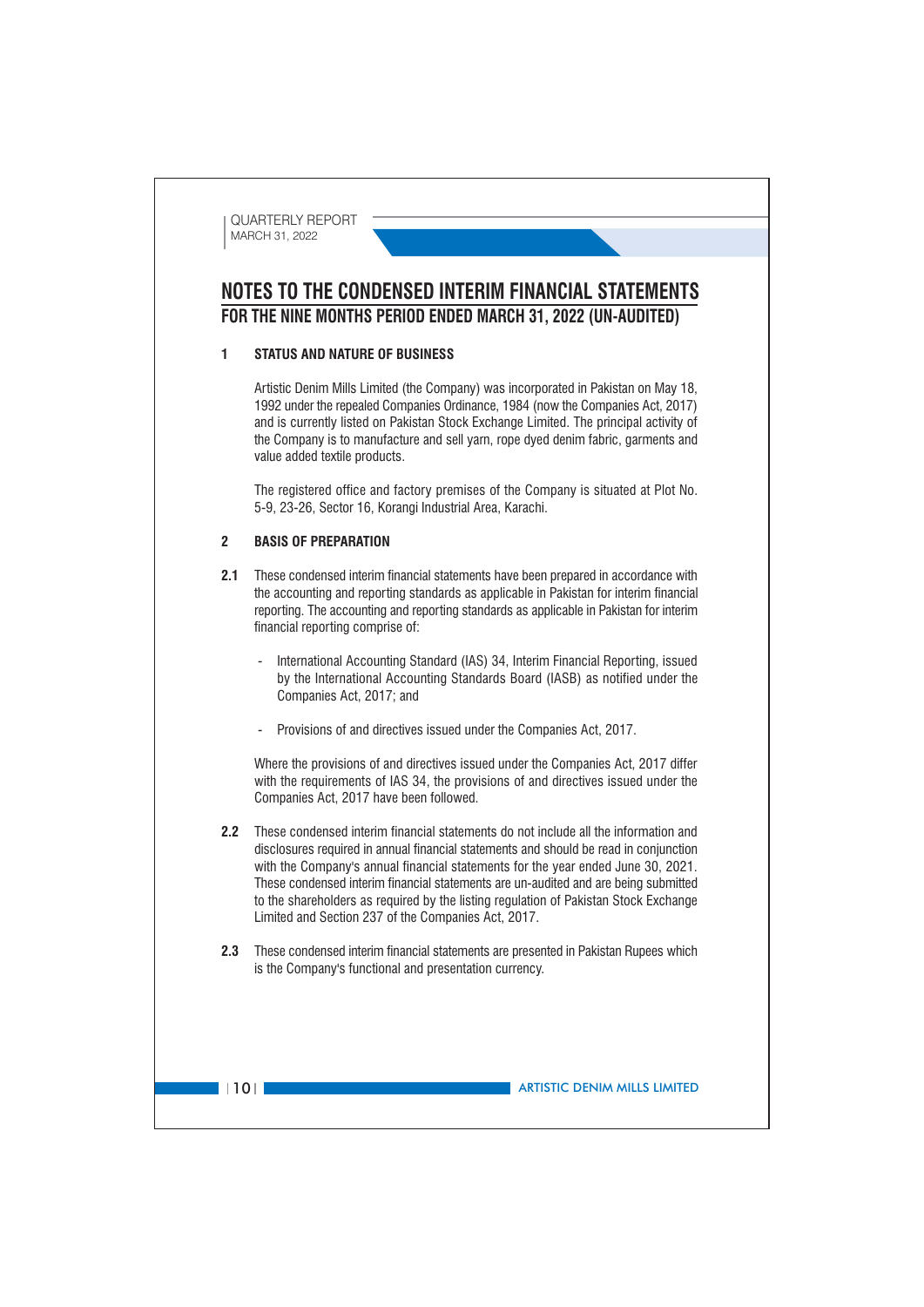**QUARTERLY REPORT** MARCH 31, 2022 3 **SIGNIFICANT ACCOUNTING POLICIES** The accounting policies and the methods of computation adopted in the preparation of these condensed interim financial statements are same as those adopted in the preparation of the annual financial statements for the year ended June 30, 2021. 3.1 Standards, amendments and improvements to IFRS's effective during the priod: The company has adopted the following accounting standards and amendments to IFRSs and the improvements to accounting standards which became for the effective for the current period: **Effective for period** beginning on or after Amendments to IFRS 4 'Insurance Contracts', IFRS 7 January 1, 2021 'Financial Instruments: Disclosures', IFRS 9 'Financial Instruments', IFRS 16 'Leases', IAS 39 'Financial Instruments: Recognition and Measurement: Amendments regarding replacement issues in the context of the IBOR reform Amendments to IFRS 16 'Leases': Amendment to extend April 1, 2021 the exemption from assessing whether a COVID-19related rent concession is a lease modification The adoption of the above standards, amendments, improvements to accounting standards did not have any material effect on these condensed interim financial statements. 3.2 Amendments to standards and IFRS interpretations that are not yet effective The following amendments to accounting standards and interpretations are only effective for accounting periods, beginning on or after the date mentioned against each of them. These standards, interpretations and amendments are either not relevant to the Company's operations or are not expected to have significant impact on the Company's condensed interim financial statements other than certain additional disclosures: **ARTISTIC DENIM MILLS LIMITED**  $\blacksquare$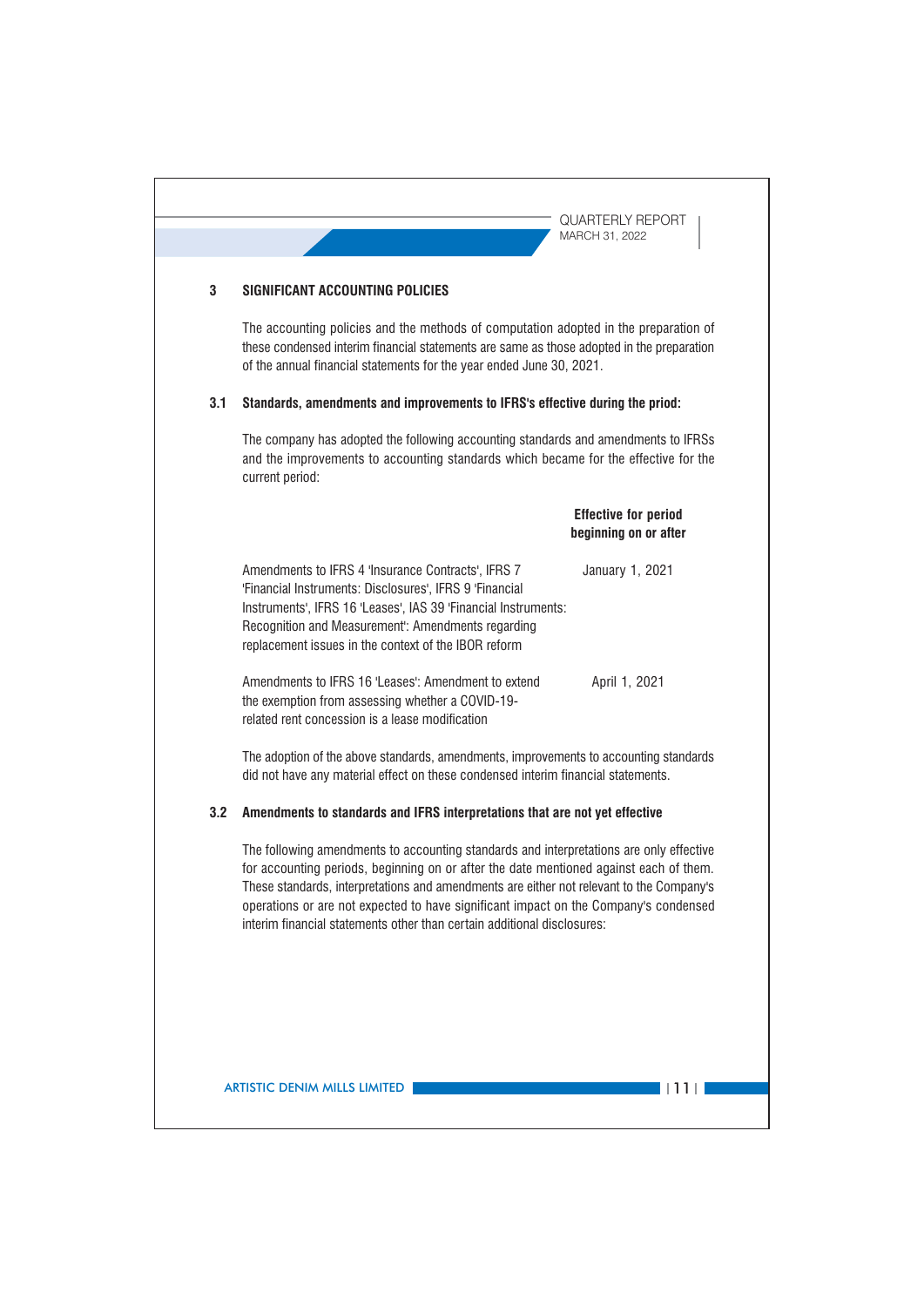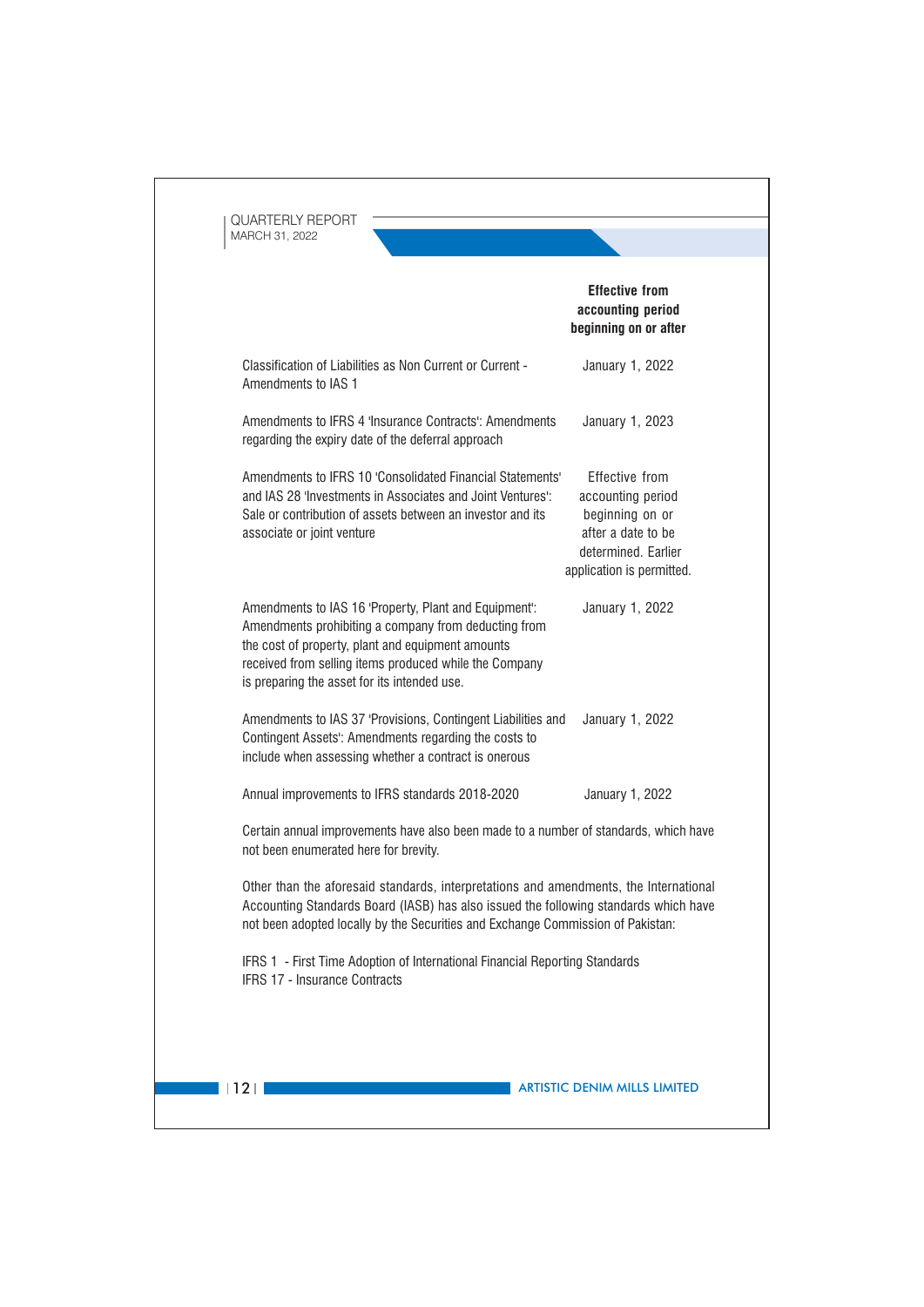#### **ACCOUNTING JUDGEMENTS AND ESTIMATES**  $\overline{4}$

The preparation of these condensed interim financial statements in conformity with the approved accounting standards, as applicable in Pakistan, requires the management to make estimates, judgements that affect the application of policies and the reported amount of assets and liabilities and income and expenses. Actual results may differ from these estimates.

In preparing these condensed interim financial statements, the significant judgements made by the management in applying the company's accounting policies and areas where assumptions and estimates are significant are same as those applied to the annual financial statements of the company as at and for the year ended June 30, 2021.

|     |                                                                  | Note  | March 31,<br>2022                                    | <b>June 30.</b><br>2021 |
|-----|------------------------------------------------------------------|-------|------------------------------------------------------|-------------------------|
|     |                                                                  |       | ----------(Rupees in '000)----------<br>(Un-audited) | (Audited)               |
|     | PROPERTY, PLANT AND EQUIPMENT                                    |       |                                                      |                         |
|     | Operating fixed assets                                           | 5.1   | 5,990,106                                            | 5,577,115               |
|     | Capital work-in-progress (CWIP)                                  |       | 3,436,356                                            | 2,168,764               |
|     |                                                                  |       | 9,426,462                                            | 7,745,879               |
| 5.1 | <b>Operating fixed assets</b>                                    |       |                                                      |                         |
|     | Opening net written down value<br>Additions / transfer from CWIP |       | 5,577,115                                            | 5,452,914               |
|     | during the period / year                                         | 5.1.1 | 796,182                                              | 634,381                 |
|     | Disposals, at their written down values,                         |       |                                                      |                         |
|     | during the period / year                                         |       | (959)                                                | (5, 405)                |
|     | Depreciation charge during the period / year                     |       | (382, 232)                                           | (504, 775)              |
|     |                                                                  |       | (383, 191)                                           | (510, 180)              |
|     |                                                                  |       | 5,990,106                                            | 5,577,115               |
|     | 5.1.1 Additions / transfers during the period / year             |       |                                                      |                         |
|     | Building on leasehold land                                       |       | 84,832                                               | 38,624                  |
|     | Plant and machinery                                              |       | 664,945                                              | 540,564                 |
|     | Factory equipment                                                |       | 40,561                                               | 40,954                  |
|     | Furniture & fixtures                                             |       | 1,322                                                | 7,690                   |
|     | Office equipment, including computers                            |       | 4,522                                                | 5,216                   |
|     | Vehicles                                                         |       |                                                      | 1,333                   |
|     |                                                                  |       | 796,182                                              | 634,381                 |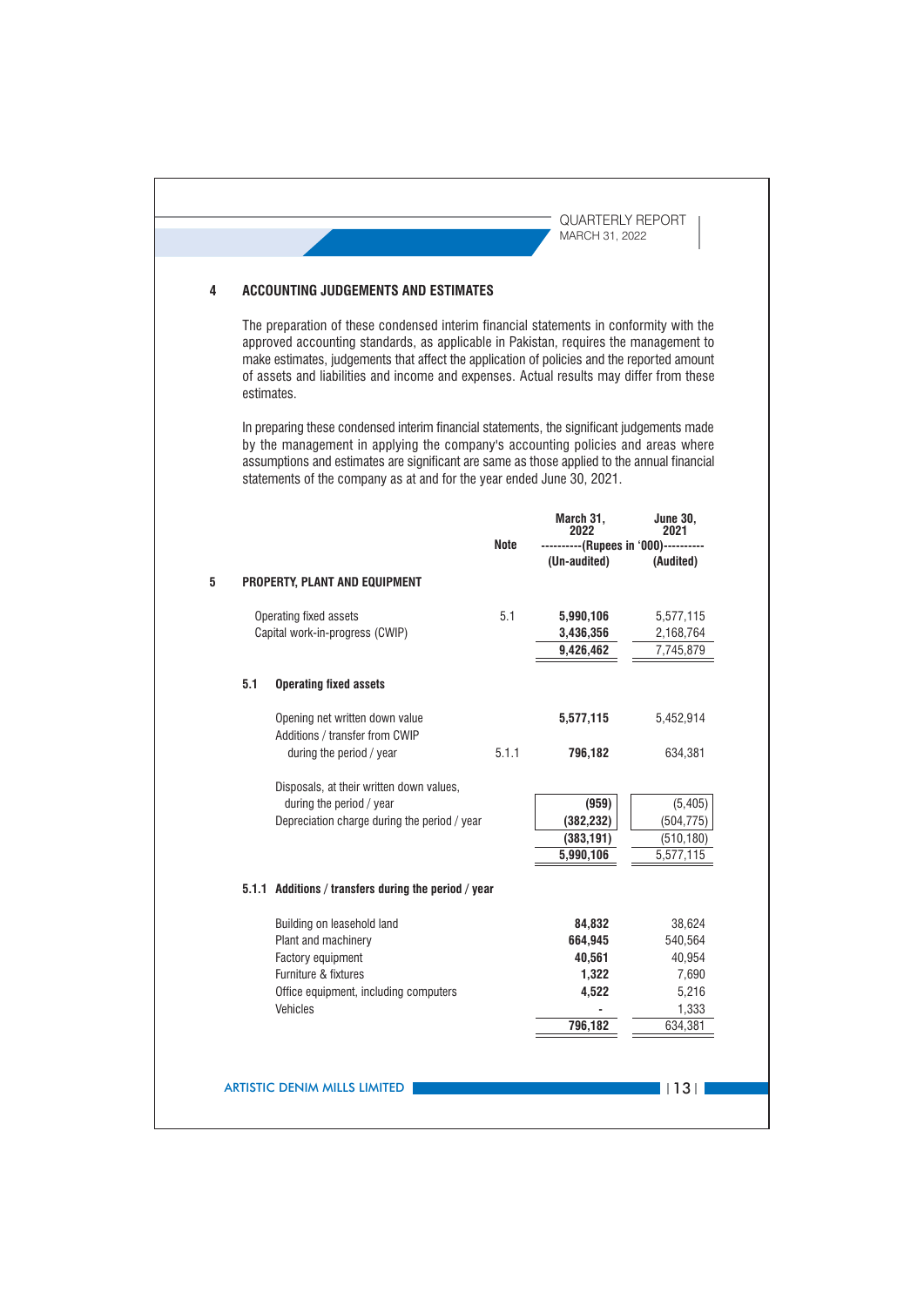

#### **CONTINGENCIES AND COMMITMENTS**  $\overline{7}$

## 7.1 Contingencies

There are no major changes in the status and nature of contingencies as disclosed in the annual audited financial statements of the Company for the year ended June 30, 2021. **March Od**  $1.1220$ 

|                                             | Marcii o I,<br>2022 | JUIIE JU,<br>2021                    |
|---------------------------------------------|---------------------|--------------------------------------|
|                                             |                     | ----------(Rupees in '000)---------- |
|                                             | (Un-audited)        | (Audited)                            |
|                                             |                     |                                      |
| <b>7.1.1 Outstanding counter quarantees</b> | 402,761             | 295,152                              |
|                                             |                     |                                      |
| <b>7.1.2 Foreign bills discounted</b>       |                     | 258.064                              |

## 7.2 Commitments

7.2.1 Commitments in respect of Building on leasehold land and machinery at the end of the period amounted to Rs. 294.064 (June 30, 2021: Rs. 698.851) million.

7.2.2 Outstanding letters of credit at the end of the period amounted to Rs. 1,565.477 (June 30, 2021: Rs. 2,810.855) million.

7.2.3 Post dated cheques issued in favour of Custom Authorities aggregating to Rs. 555.749 (June 30, 2021: Rs.406.330) million, against various statutory notifications.

7.2.4 Outstanding foreign currency forward contracts of Rs. Nil (June 30, 2021: Rs. 2,584.648 million).

#### 8 **TRANSACTIONS WITH RELATED PARTIES**

Related parties of the Company comprise associated companies, directors, major shareholders of the Company and key management personnel. All the transactions with related parties are entered into at agreed terms in the normal course of business as approved by the Board of Directors of the Company. Details of transactions with related parties during the period, other than those which have been disclosed elsewhere in these financial statements, are as follows:

 $\vert$  | 14 |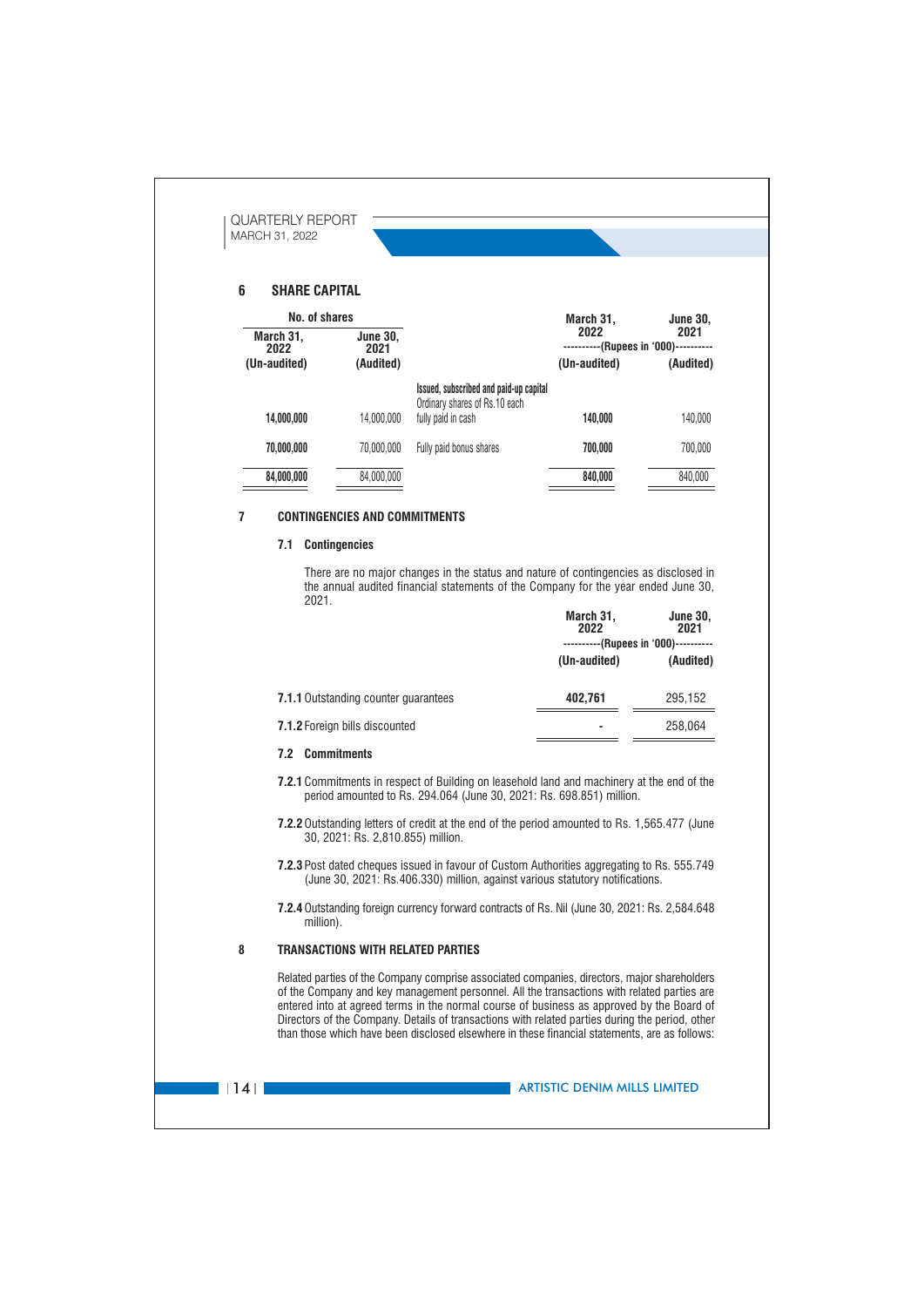| <b>Type of Related</b><br><b>Parties</b> | Relationship     | Nature of<br><b>Transactions</b> | March 31,<br>2022<br>----------(Rupees in '000)---------- | March 31,<br>2021 |
|------------------------------------------|------------------|----------------------------------|-----------------------------------------------------------|-------------------|
|                                          |                  |                                  | (Un-audited)                                              | (Un-audited)      |
|                                          |                  | <b>Sales</b>                     | 298,574                                                   | 69,328            |
| Associated                               | Common           | Purchases                        | 26,892                                                    | 38,680            |
| Companies                                | directorship     | Services received                | 60,863                                                    |                   |
|                                          |                  | Services rendered                | 8,300                                                     | 48,657            |
|                                          |                  | <b>Salaries</b>                  | 13,170                                                    | 10,270            |
| Directors &                              | Key management   | <b>Retirement benefits</b>       | 1,117                                                     | 1,027             |
| Executives                               | personnel        | Directorship fee                 | 690                                                       | 700               |
|                                          |                  | Dividend paid to directors       | 136,266                                                   | 205,432           |
|                                          | Others - spouse/ | <b>Sales</b>                     | 3,733,586                                                 | 909,442           |
| Relative of<br>directors                 | daughter of a    | Reimbursement                    | 134,314                                                   | 57,612            |
|                                          | director         | of expenses                      |                                                           |                   |

The carrying value of all financial and non-financial assets and liabilities measured at other than amortized cost in these condensed interim financial statements approximate their fair values.

#### $10$ DATE OF AUTHORISATION FOR ISSUE

This condensed interim financial statements were authorised for issue on April 27, 2022 by the Board of Directors of the Company.

#### **GENERAL**  $11$

Figures have been rounded-off to the nearest thousand rupees, unless otherwise stated.

**Muhammad Faisal Ahmed Chief Executive Officer** 

**Yazdani Zia** 

Director

**Sagheer Ahmed Chief Financial Officer** 

 $\blacksquare$  | 15 |